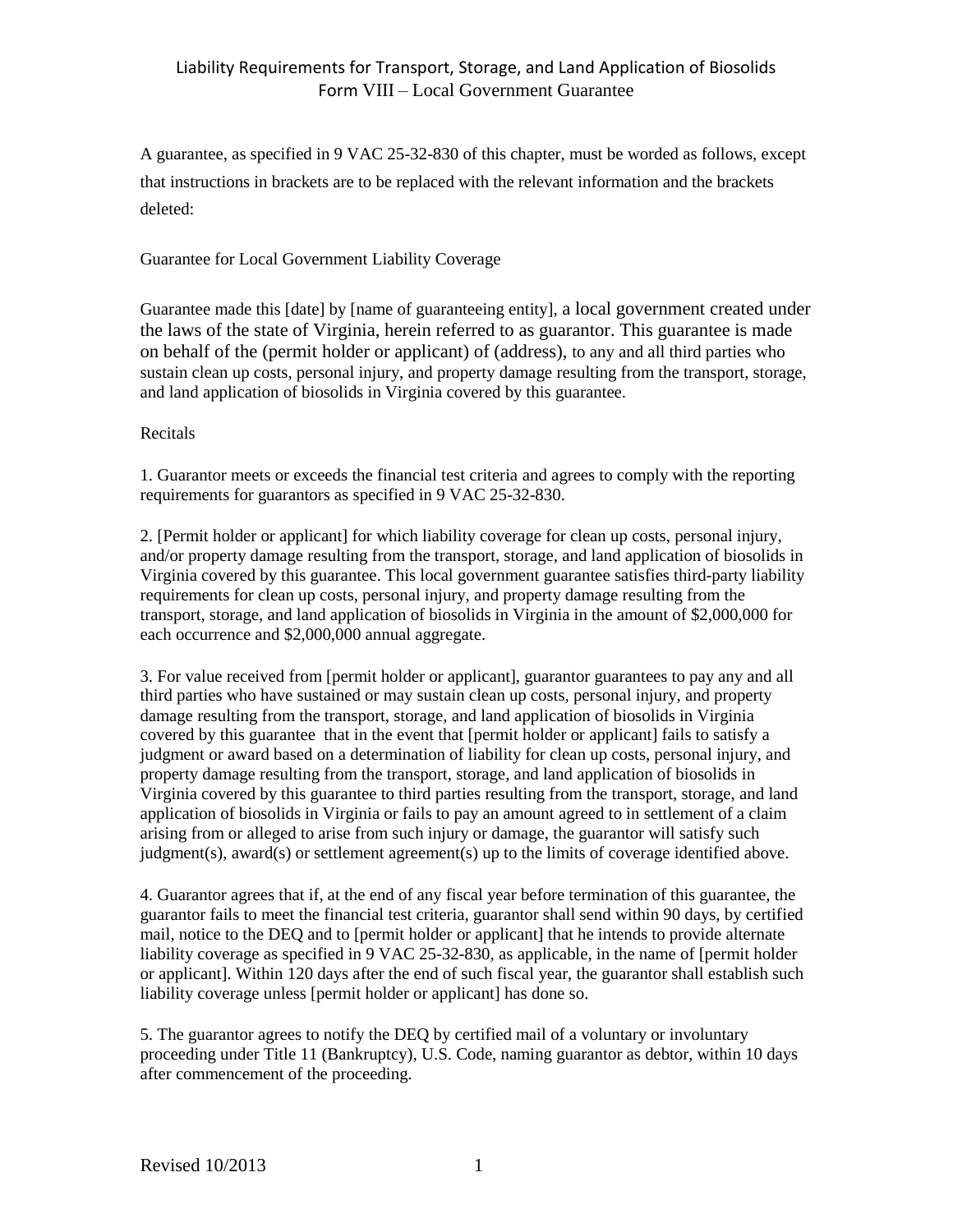6. Guarantor agrees that within 30 days after being notified by DEQ of a determination that guarantor no longer meets the financial test criteria or that he is disallowed from continuing as a guarantor, he shall establish alternate liability coverage as specified in 9 VAC 25-32-830 in the name of [permit holder or applicant], unless [permit holder or applicant] has done so.

7. Guarantor reserves the right to modify this agreement to take into account amendment or modification of the liability requirements set by 9 VAC 25-32-780, provided that such modification shall become effective only if DEQ does not disapprove the modification within 30 days of receipt of notification of the modification.

8. Guarantor agrees to remain bound under this guarantee for so long as [permit holder or applicant] must comply with the applicable requirements of this chapter.

9. Guarantor may terminate this guarantee by sending notice by certified mail to the DEQ and to [permit holder or applicant], provided that this guarantee may not be terminated unless and until [permit holder or applicant] obtains, and the DEQ(s) approve(s), alternate liability coverage complying with 9 VAC 25-32-780.

Guarantor may terminate this guarantee 120 days following receipt of notification, through certified mail, by the DEQ director and by [the permit holder or applicant].

10. Guarantor hereby expressly waives notice of acceptance of this guarantee by any party.

11. Guarantor agrees that this guarantee is in addition to and does not affect any other responsibility or liability of the guarantor with respect to the covered facilities.

The Guarantor shall satisfy a third-party liability claim only on receipt of one of the following documents:

(a) Certification from the Principal and the third-party claimant(s) that the liability claim should be paid. The certification must be worded as follows, except that instructions in brackets are to be replaced with the relevant information and the brackets deleted:

Certification of Valid Claim

The undersigned, as parties [insert Principal] and [insert name and address of third-party claimant(s)], hereby certify that the claim of clean up costs, personal injury, and/or property damage arising from the transport, storage, and land application of biosolids in Virginia should be paid in the amount of \$.

| Principal:      |  |
|-----------------|--|
| (Notary) Date:  |  |
| [Signatures]: _ |  |
| Claimant(s):    |  |
| (Notary) Date:  |  |